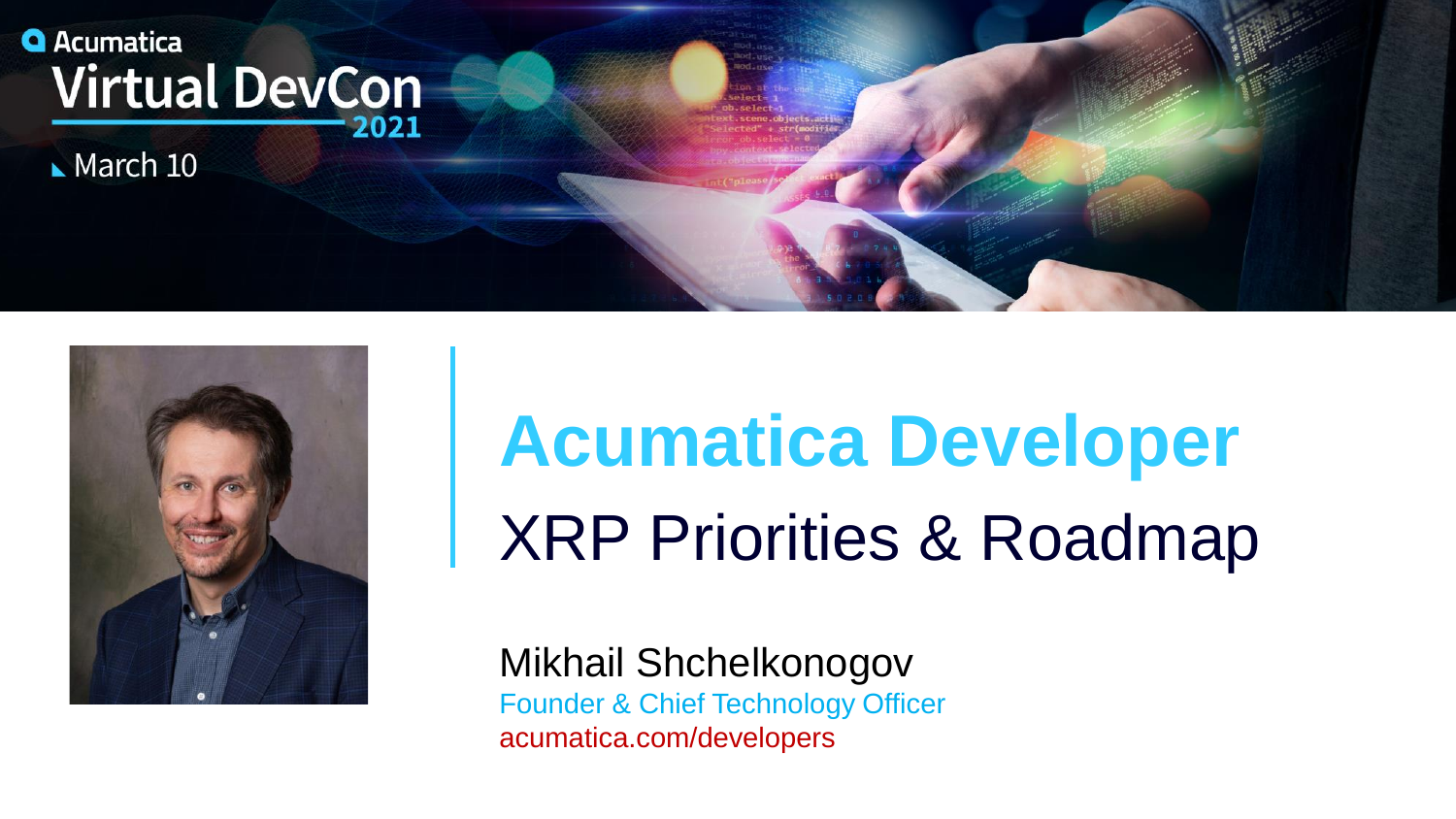#### **Key Initiatives for Acumatica XRP**

- Continuous platform technology advances
- Improved UI and usability
- Non-programming customization
- Dashboard and reporting enhancements
- Machine learning and artificial intelligence
- Performance and scalability



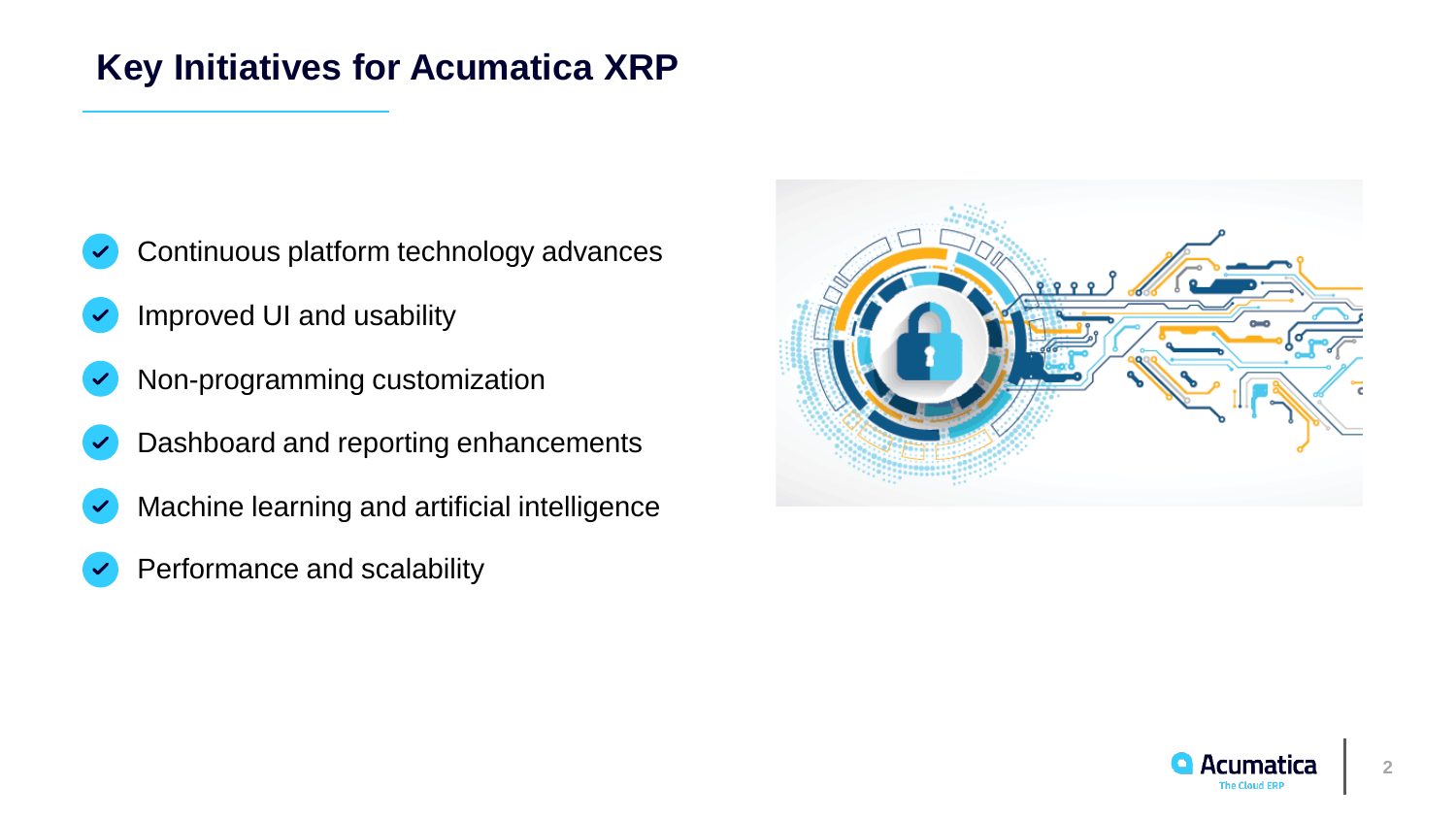#### **Continuous platform technology advances**

- Moving Acumatica to .NET core platform
- Moving common application logic to extensions
	- Multi currency support
	- Tax calculation
	- Discount and price calculation
	- Inventory allocation
- Integrating with external authentication providers and APIs
	- OpenID Connect support
	- Microsoft Graph API support
- New UI framework
- Programming API improvements

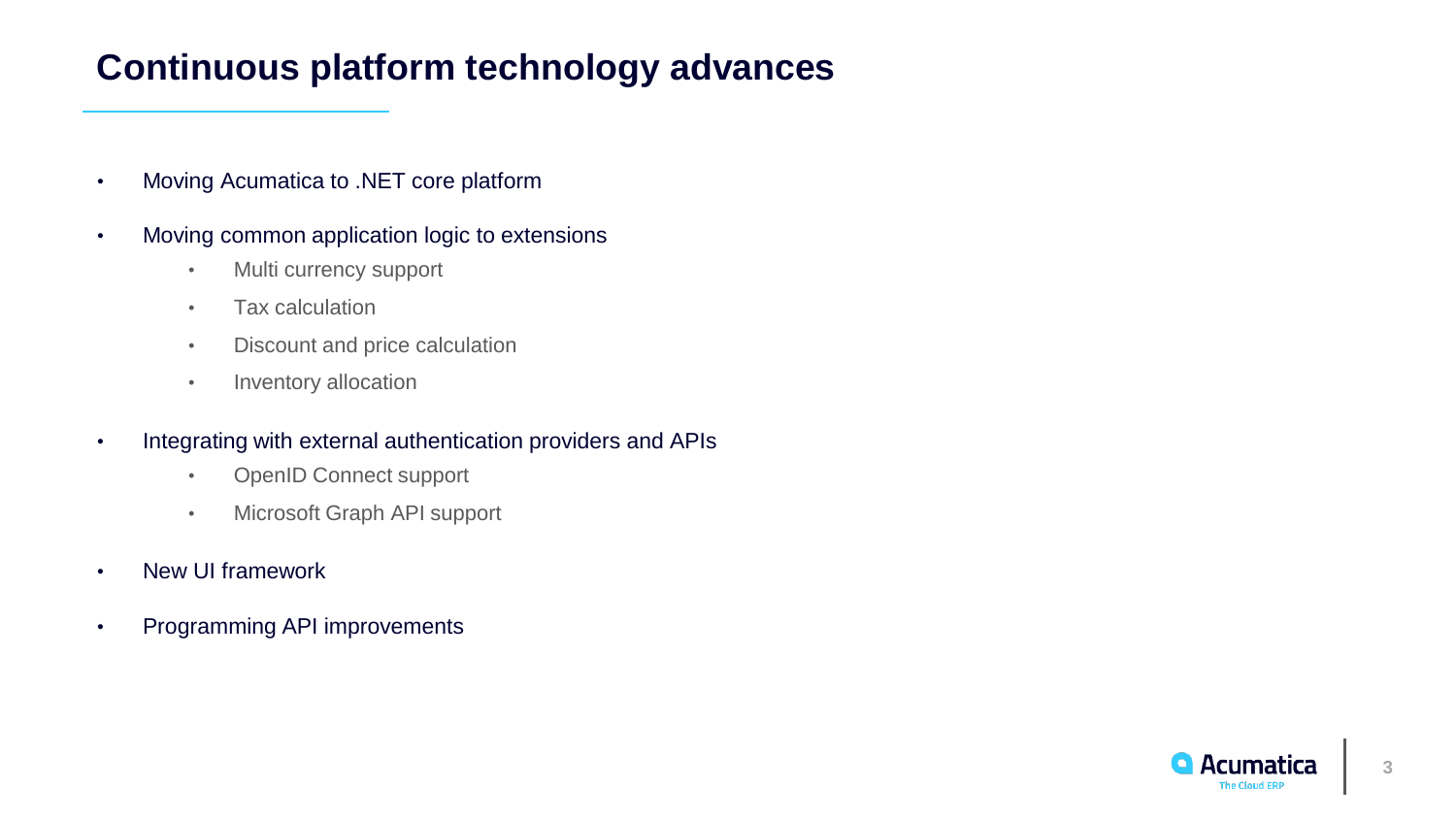#### **New UI Framework**



- Client side page rendering
- Aurelia.io as a frontend platform
- View Model declaration on TypeScript
- Page layout definition on HTML
- TypeScript functional extensions

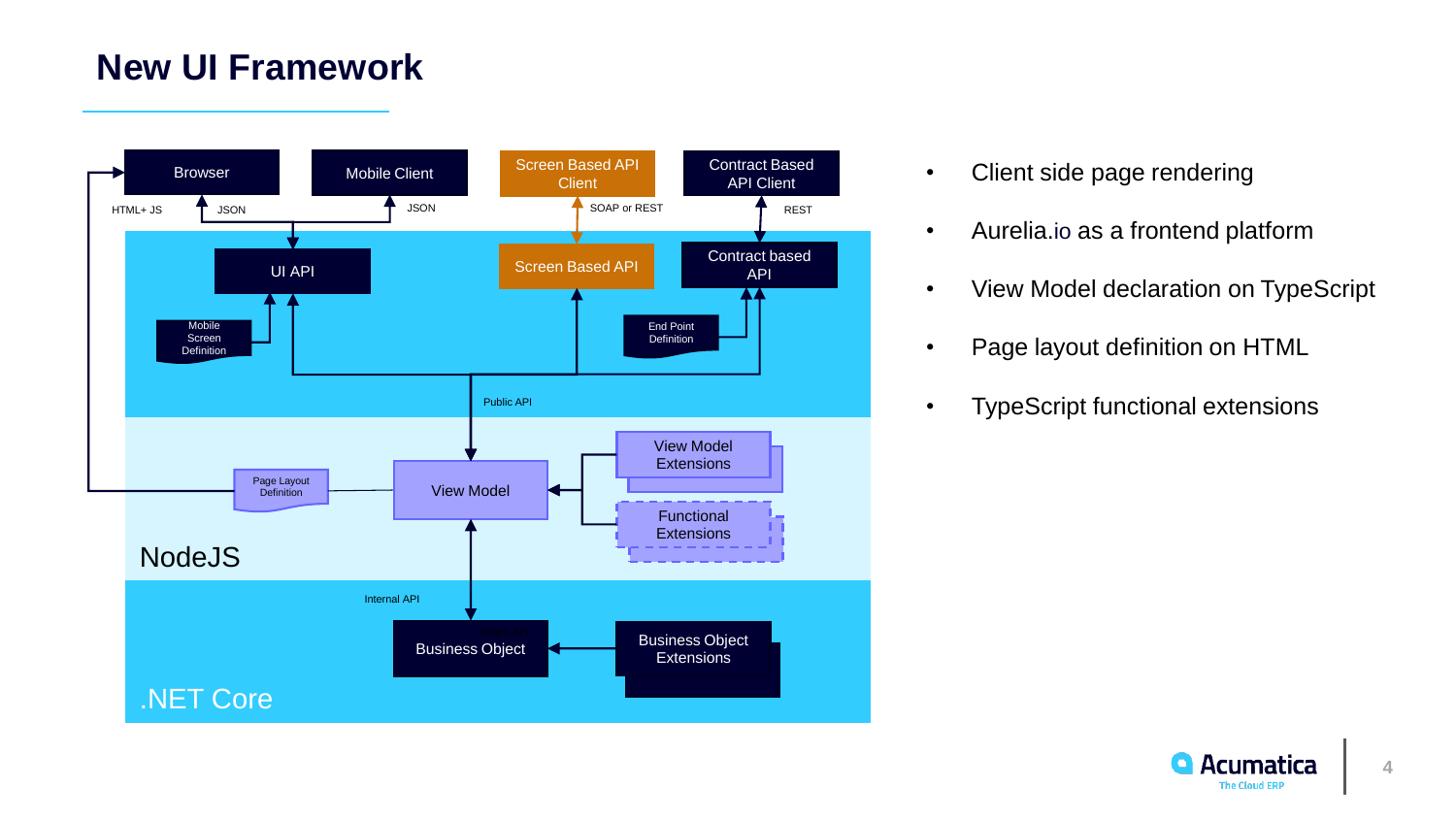#### **Improved UI and usability**

- New Toolbar
- New Grid
- New advanced filtering
- Non blocking errors messages
- Quick record view
- In place record editing
- … and much more to come

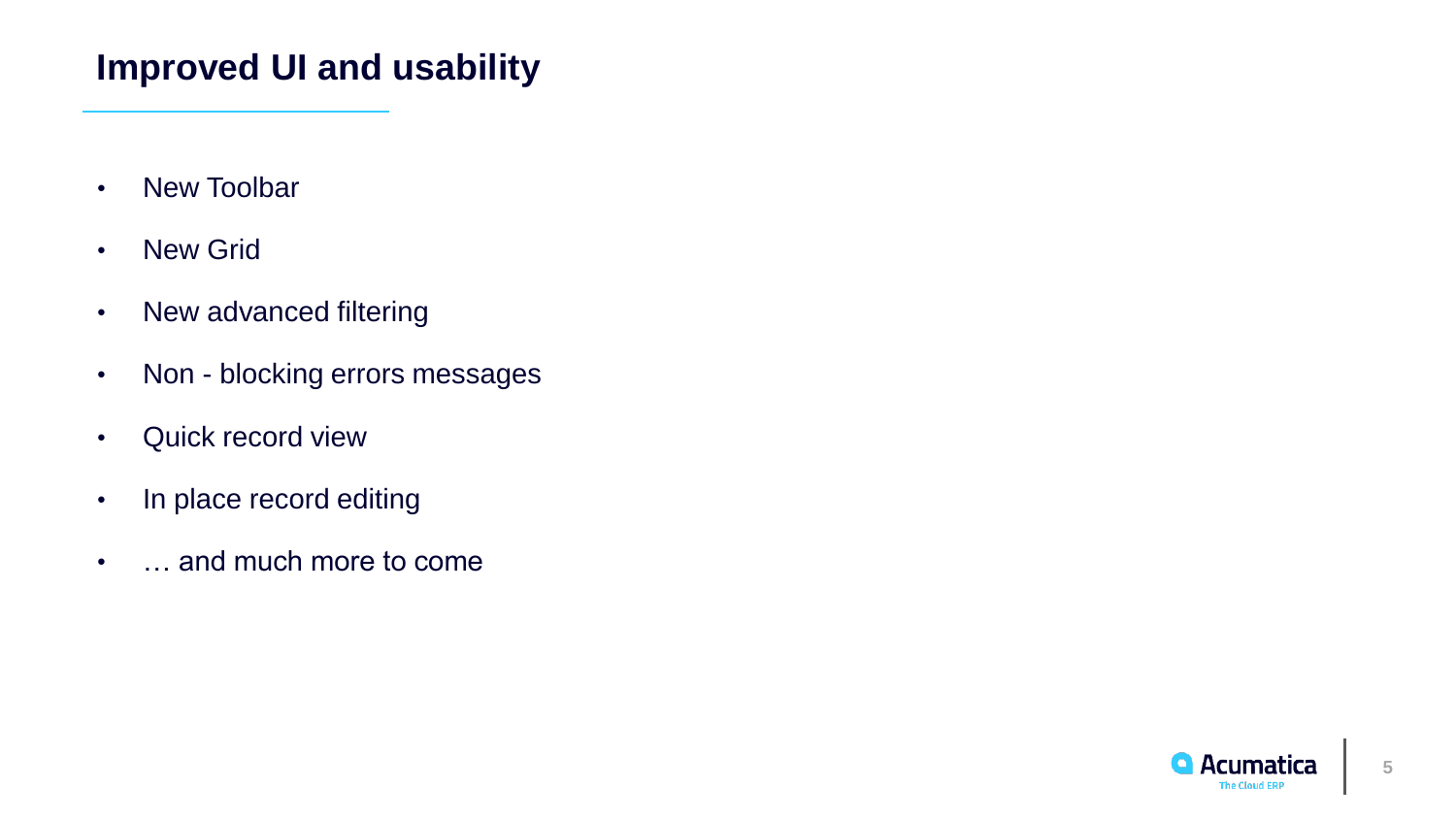## **Non-Programming Customization Framework**

- More UDF Functionality
	- Defaults
	- Custom related lookups
	- Formulas
	- Inheritance of UDF fields between business objects
- Business Events and Automation
	- Create Task and Activity
	- Improved Reports Scheduling
- New visual form customization designer
- New type script customization layer

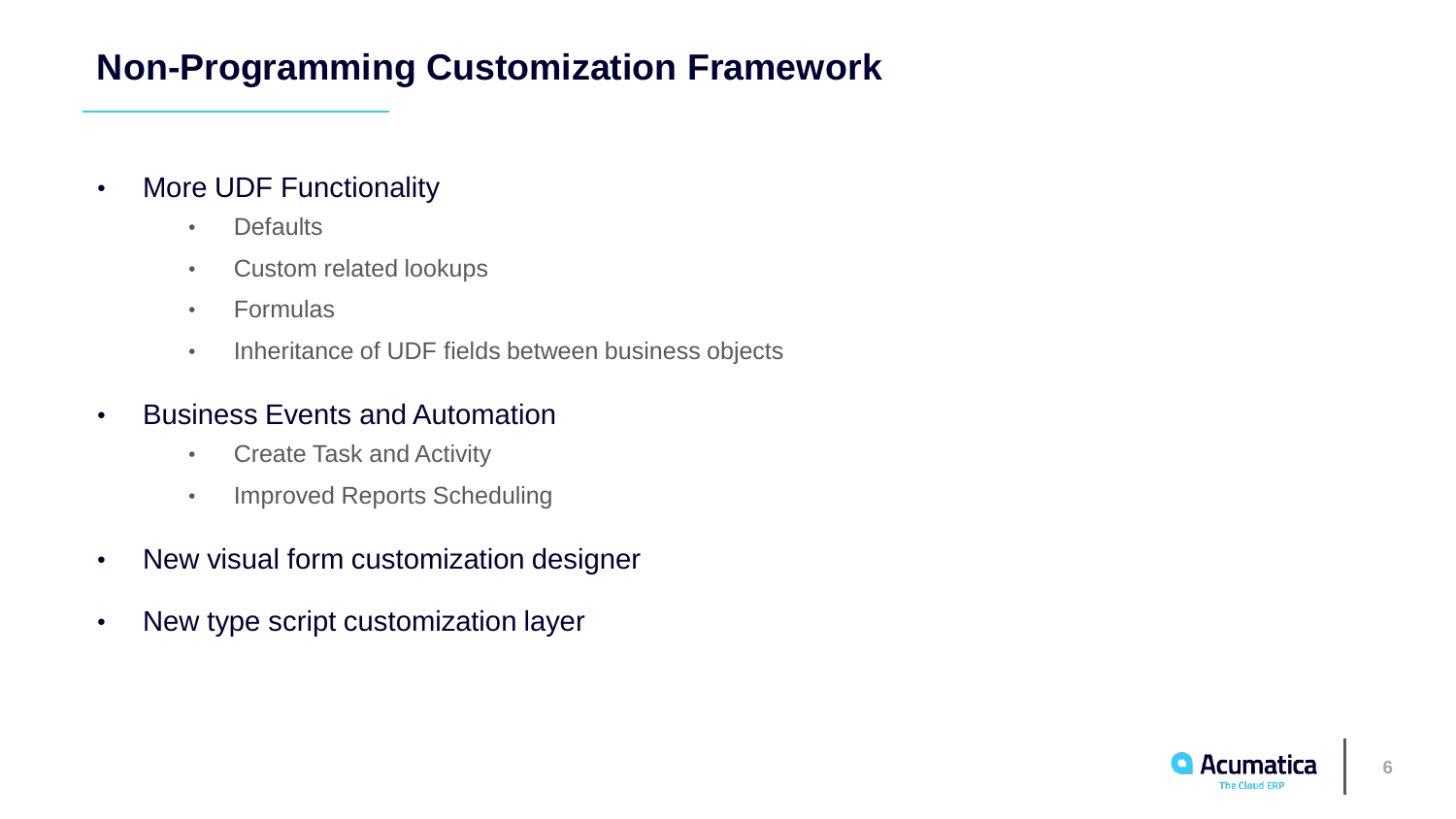## **Dashboard and reporting enhancements**



- Move towards Common Reporting **Architecture**
- Decoupling data queries from the presentation in Generic Inquiry
- Moving report engine on top of Generic **Inquiry**
- New Generic Inquiry visualizations
	- Grid grouping with subtotals
	- Charts
	- Reports
- Improved dashboard parameters
- New dashboard visualization



**7**